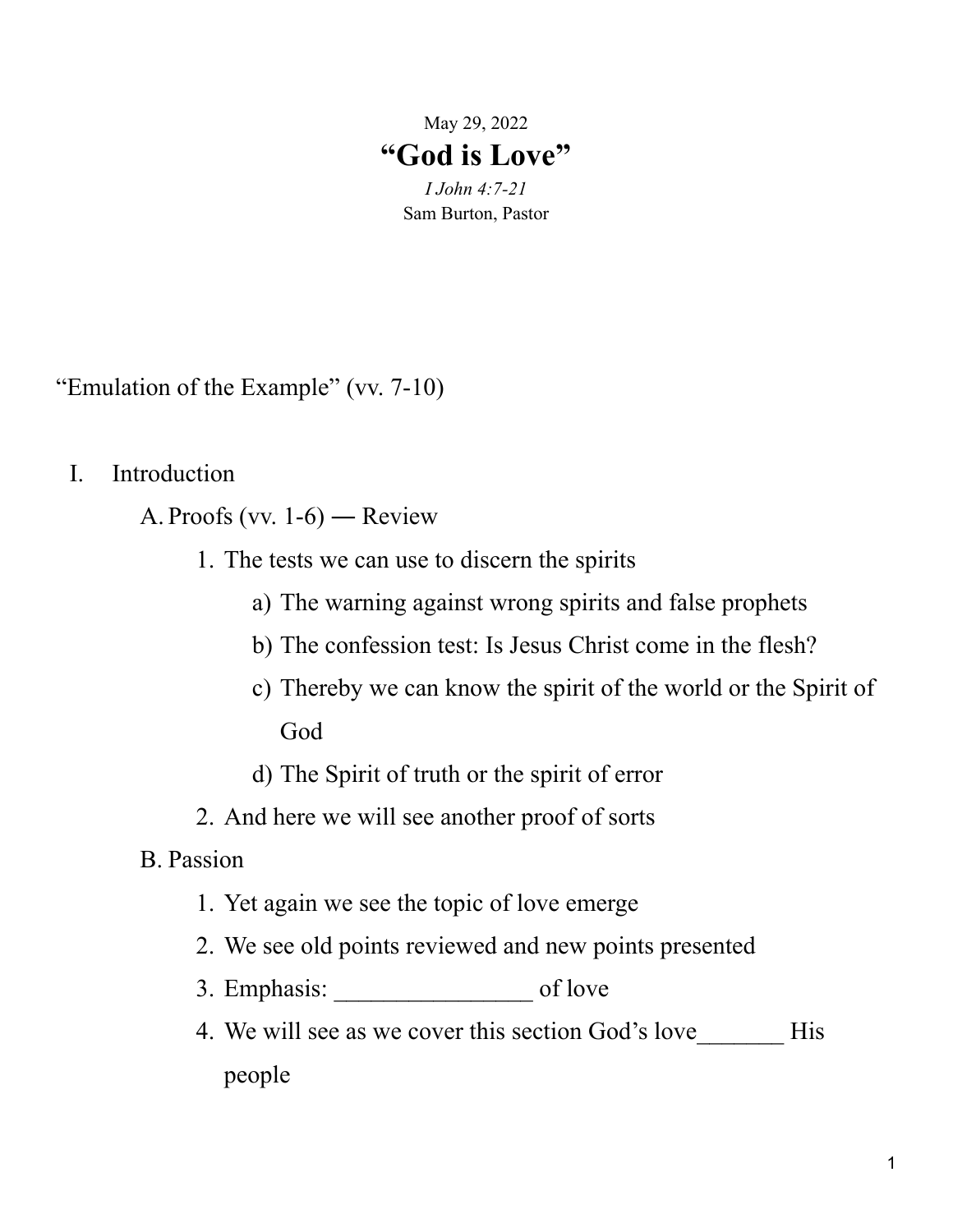5. Another test to try the spirits and how it involves this love

- II. Reinforcement (vv. 7-8)
	- A. A Request
		- 1. To whom?
			- a) Those loved by God
			- b) Those who have acknowledged His love for them and trusted Him
		- 2. Let us love
			- a) A request, and one of inclusive encouragement
			- b) "Let us"
			- c) Love that does more than  $\therefore$  Love that  $(3:18)$
			- d) Love one another
				- (1) Before the world
				- (2) Direct our energy in loving the brethren

#### B. Reason

- 1. We've seen the practical application of Love
	- a) The command
	- b) How to and how to not perform it: Cain or Christ?
	- c) How we respond when we see a need
	- d) Showing our love by obedience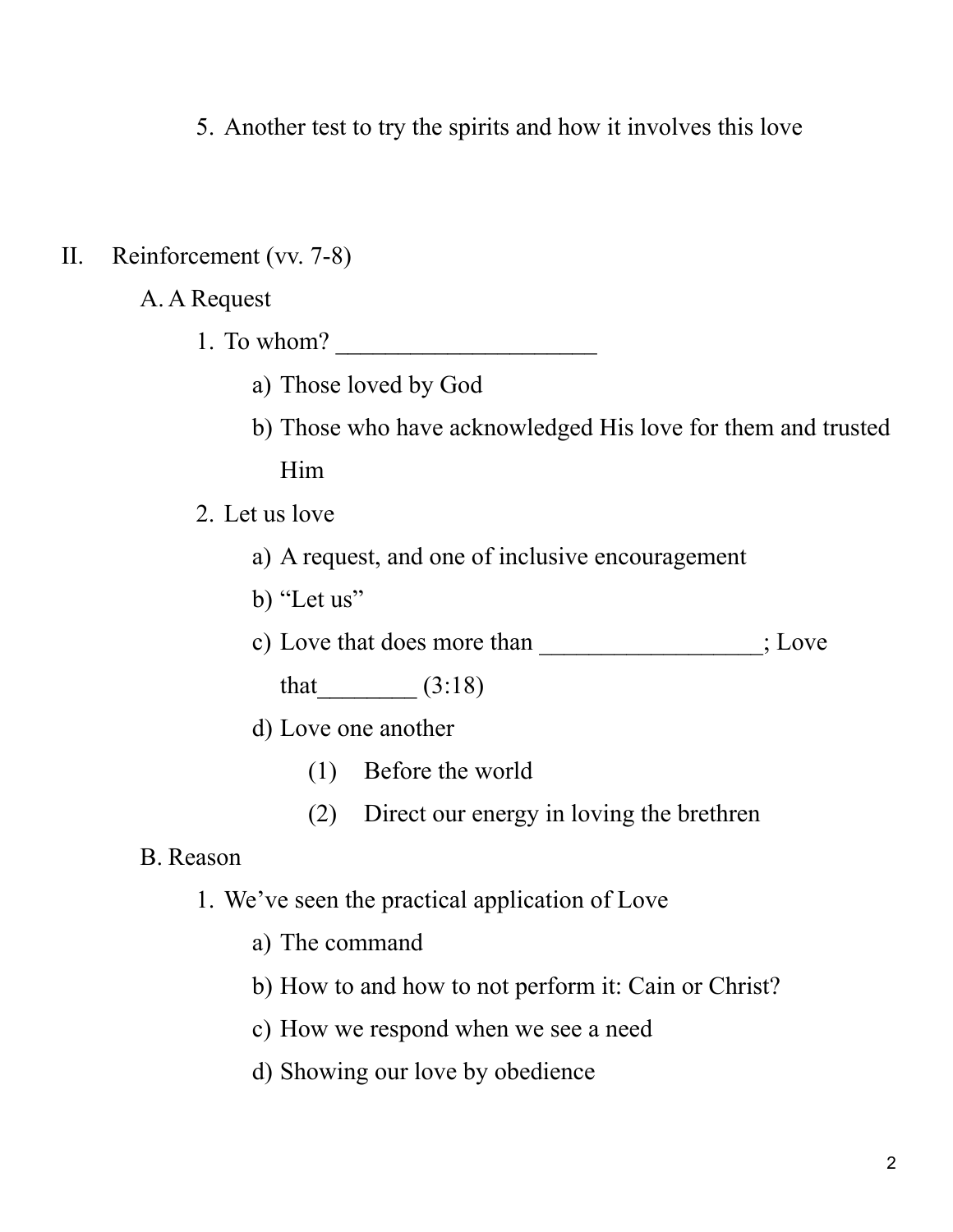e) Where Christ-like love starts: Salvation

2. Now we see the What and the Why:

 $\mathcal{L}_\text{max}$  , where  $\mathcal{L}_\text{max}$  , we are the set of the set of the set of the set of the set of the set of the set of the set of the set of the set of the set of the set of the set of the set of the set of the set of

| a) Many times this word of is used to denote the product of            |
|------------------------------------------------------------------------|
| generation or the means of generation                                  |
| b) For example:                                                        |
| $(1)$ Matthew 1:5                                                      |
| $(2)$ John 8:44                                                        |
| c) The same applies here: God is the very originator, or               |
| generator, of love; As Creator God,                                    |
|                                                                        |
| d) So what are these verse saying?:                                    |
| No God, no love;                                                       |
| Know God, know love                                                    |
| e) This love is given as a second-                                     |
| into God's Family                                                      |
| f) Not just evidence though of one who has been born of God,           |
|                                                                        |
| g) It is also evidence of one who is actually growing in that          |
| knowledge and love of God                                              |
| 3. If love though is not our true____________ in our daily actions, we |
| don't truly know Him                                                   |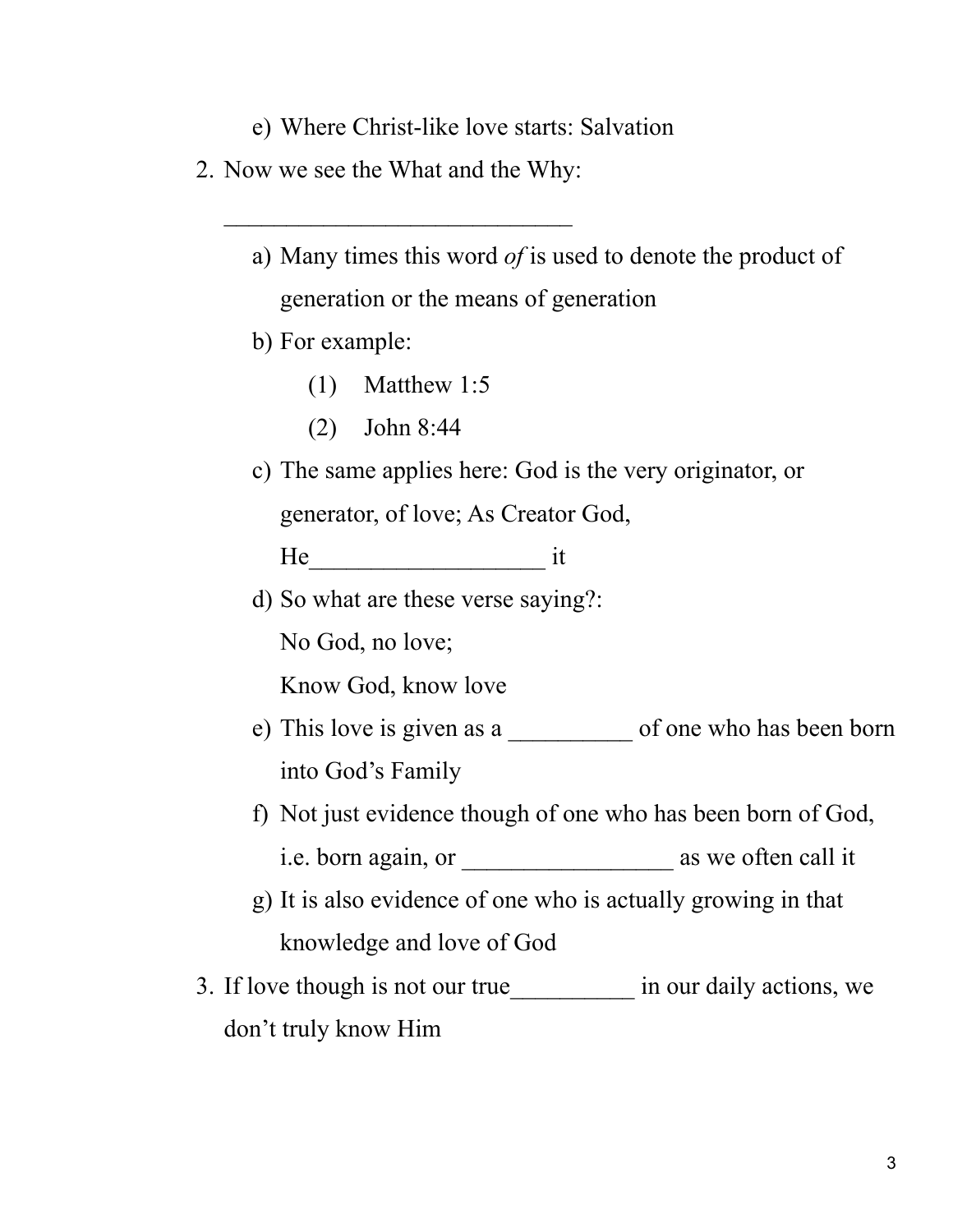- a) Now based on the previous verse, this does not mean necessarily that we aren't "born of God"
- b) That could be the meaning of "know": salvation (Matthew 7:23)
- c) It could also be someone who has not invested time in their relationship with their Lord
- d) Failure to love?:
	- (1) We don't truly know Him as our
	- (2) We haven't taken the time to know Him as our

C. Reality (of love)

1. God *is* love

## 2. Next level

- a) As if "love is of God" wasn't enough
- b) God is very love personified

 $\frac{1}{2}$ 

- c) Christ was/is love embodied
- d) Again, No God, no love

# III. Revelation (vv. 9-10)

A. God's love to mankind

- 1. Later: How God intends to manifest His love through His church to a dying world
- 2. There is an order
- 3. He has \_\_\_\_\_\_\_\_\_\_\_\_\_\_\_ His redeeming love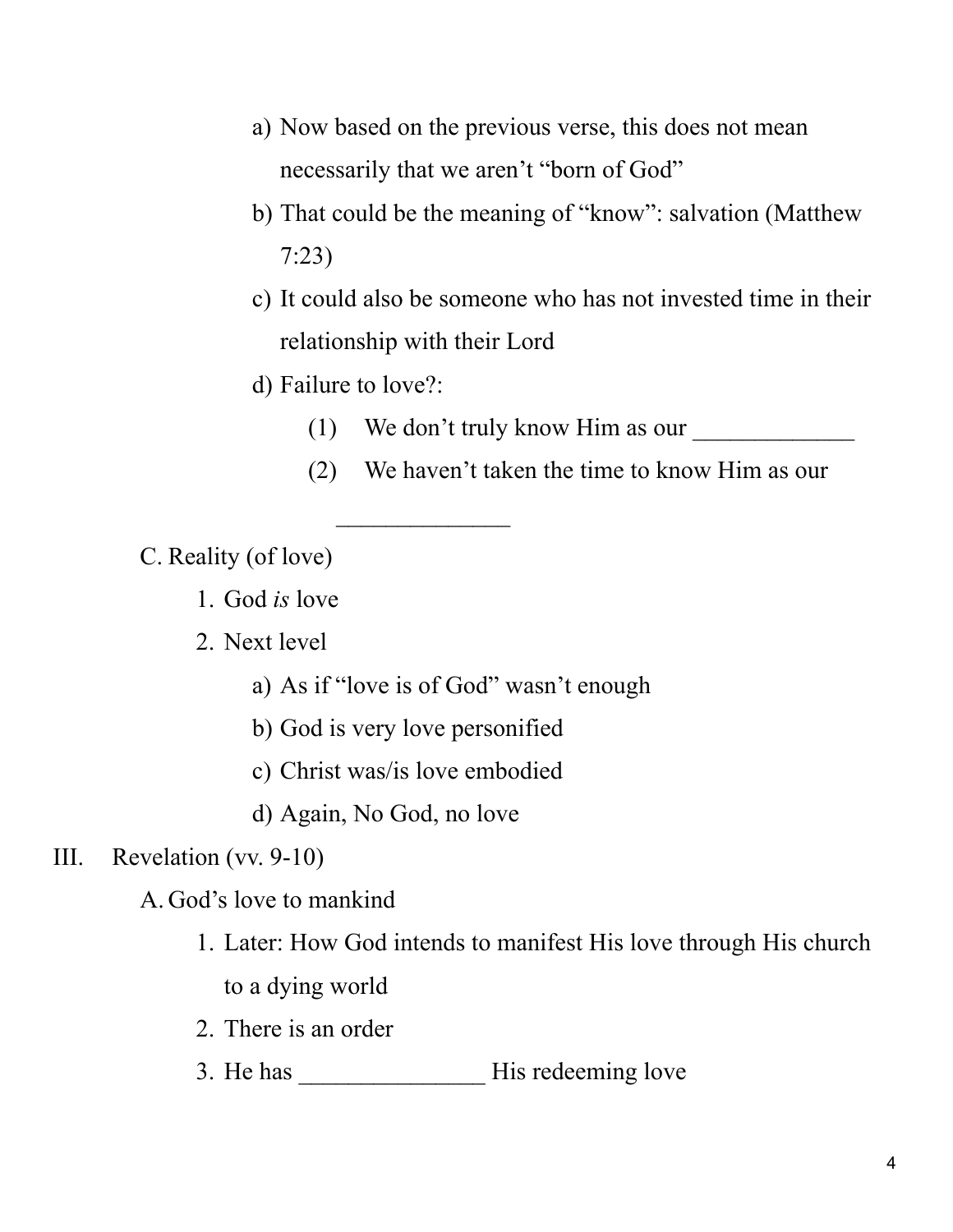- 4. The theme of all of Scripture: John 3:16-17
- 5. He sent His son into the world that we might live through Him
- B. \_\_\_\_\_\_\_\_\_\_\_\_\_\_\_\_ Love (v. 10)
	- 1. True Bible love
	- 2. Romans 5:6-8
	- 3. We were destitute and lost in our sins
	- 4. The \_\_\_\_\_\_\_\_\_\_\_\_\_\_ of God by nature
	- 5. Yet, He loved us (2 Corinthians 5:21)

## C. Appropriate response:

- 1. How has He shown us His Love?
- 2.  $\frac{\text{Love} \text{Titus } 2:14.}{\text{Love} \text{Titus } 2:14.}$
- 3. \_\_\_\_\_\_\_\_\_\_\_\_\_\_\_ Love ― 1 Peter 2:22-23
- 4.  $\frac{\text{Love}}{\text{Philippians 2:8}}$ .
- 5. I Corinthians 13 Description:
	- a) Longsuffering
	- b) Kind
	- c) Not Envious
	- d) Humble
	- e) Well-behaved
	- f) "Others first"
	- g) Unprovoked
	- h) Unsuspicious
	- i) Truth-promoting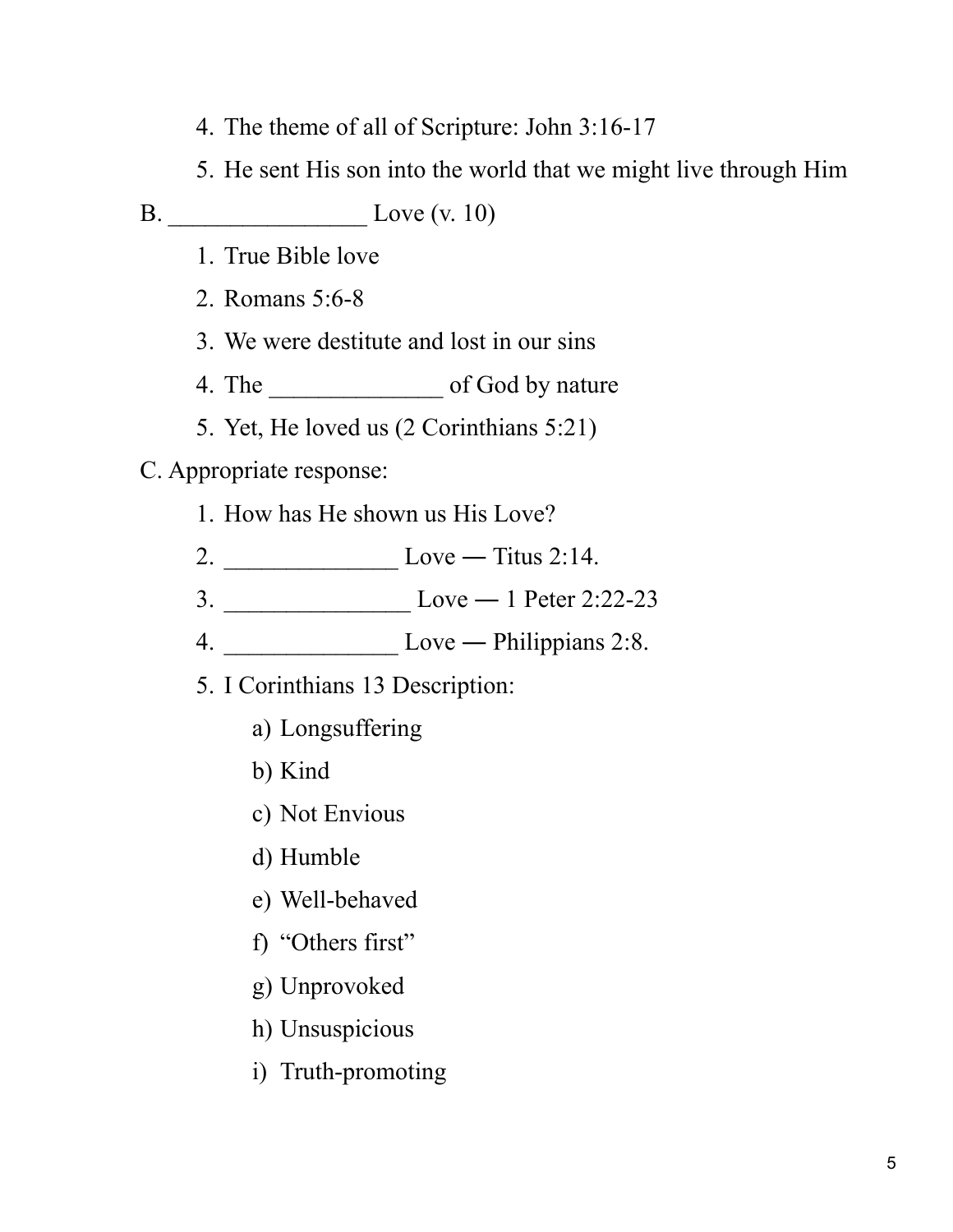- j) Patient
- k) Trusting
- l) Hopeful
- m)Enduring
- D. So then, let us find ways in which to emulate our Example: the Lord Jesus Christ